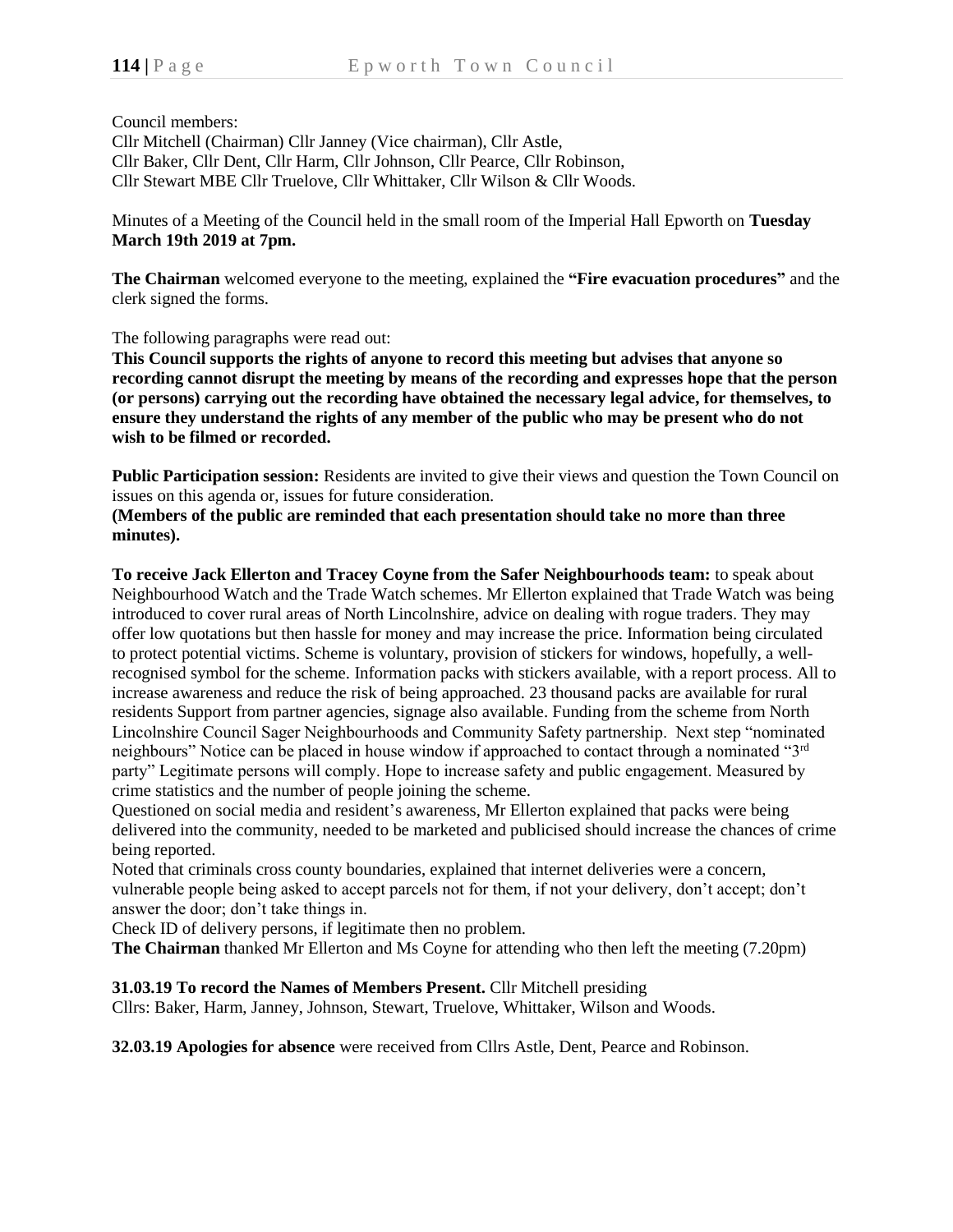**33.03.19 To receive Declarations of Interest by any member of the Council** in respect of the agenda items listed below. Members declaring interests should identify the agenda item and type of interest being declared. *(Localism Act 2011 Code of Conduct).* Cllr Wilson item 16 prejudicial interest.

**34.03.19 To note dispensations** given to any member in respect to items on the agenda (*Localism Act 2011 and the Code of Conduct*). None requested.

## **35.03.19 To receive the Chairman's Announcements** *(for information only)*.

The Chairman announced that he had received a request from the organisers of Epworth Music Day for "marshals", the event is scheduled for June 22nd 2019; and an invitation to councillors to attend the "Lost Landscapes of Heroes" event; interested councillors should contact the clerk.

**36.03.19 To receive the Ward Councillor's Report** (*for information only*) not present.

## **37.03.19 To receive the Clerk's Report** *(for information only).*

Lighting KHC: clerk met NLC officer on site 8.30am Tuesday March 12<sup>th</sup>; plan is to install 8m tall lighting columns immediately behind the kerb as close to the car park as possible. Trenching will be required from the existing column across the car park to the new columns and ducting behind the wooden kerbing from one column to the other. The officer had no concerns about vandalism due to column height and (intended) CCTV installation as a deterrent.

**Fence damage KHC**: Paul Heywood collected damaged sections and made safe Monday 11<sup>th</sup>; suspect further damage by Tuesday 12<sup>th</sup>. Paul Heywood asked to attend site second time to assess and make safe. (Current bill to repair approved by clerk in consultation with Chairman £86.00. Clerk making enquiries re cost of preservative to paint new sections to match existing.

**Environment Committee: Tourism maps**: email sent to NLC Tourism requesting information and advice on the provision of maps

**3 rd party agreement document**: email request to ERNLLCA for advice re "not for profit" organisations and/or others using Kings Head Croft

**Wesley Statue**: Zurich Insurance advised re removal of Statue from list of assets for insurance; refund paperwork received completed and returned for £19.51

**Kings Head Croft** – replacement swing seats: quotation received from Playdale for 3 seats to supply and fit ££550.56. North Lincolnshire Council have been asked to quote but are not in a position to do so. Clerk has asked other clerks for information on companies able to supply and fit swing seats.

**Kings Head Croft wall repairs**: clerk scheduled to meet contractor on site to re-assess wall repair work, previously made site visit but not yet quoted.

**Water-Plus**: re cemetery waste water - email sent to the company requesting a DD form for Finance Committee and Full Council to approve.

**HSR Law**; letter written, copy all councillors

**Epworth Business Forum**: letter received thanking the council for £200 explaining money presented to Axholme Academy for sheet music for the music department

**Financial Year end and Annual Return**: the forms will be available on the PKF Littlejohn website from March 25<sup>th</sup>

**Town & Parish Liaison meeting**: Wednesday March 27<sup>th</sup> at Church Square House at 7pm **ERNLLCA District Committee meeting** Church Square House Wednesday 27<sup>th</sup> at 6pm

**North Lincolnshire Tourism members event**: Wednesday April 24th 2-4pm Brigg (information circulated) **Arrow article submitted**: info on recruitment, Local Elections, Best kept Village competition and Annual Assembly of the Town Council

**ERNLLCA** – information on the publication of home addresses of councillors circulated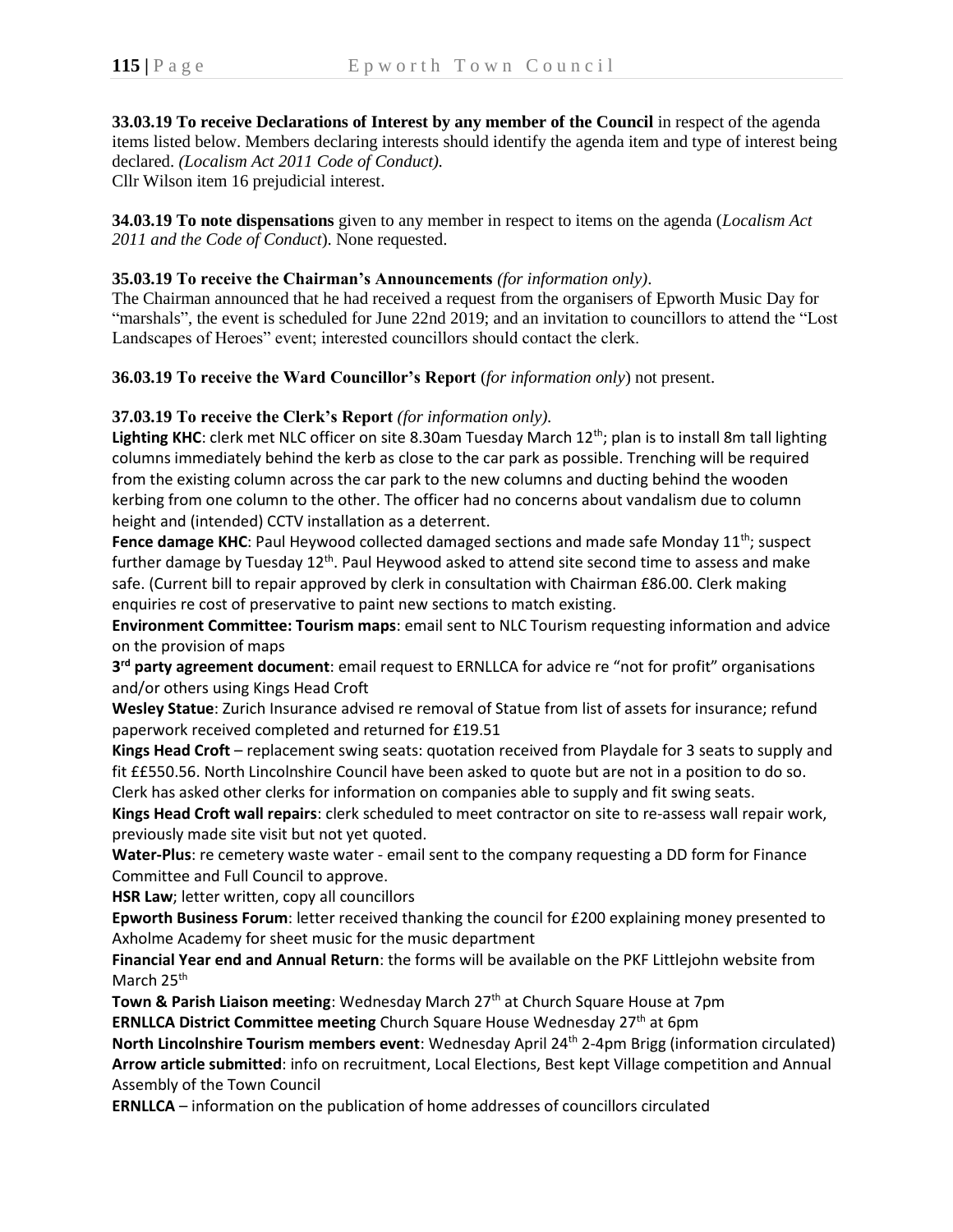**Playdale:** engineers attended site and repaired the soft surface around the rotunda and replaced the damaged spring on the gate.

**Reminder: Workers Memorial Day**: Scunthorpe Monday April 29<sup>th</sup> at the Baptist Church 10am **Isle of Axholme Physically Handicapped Society** letter of thanks with copy invoices re use of the funds **VAT claim**; forms checked and signed off by 2 councillors, form submitted and acknowledged. **Service Level Agreement** for play equipment inspections signed and returned to North Lincolnshire Council

**Cemetery waste agreement**; forms completed and returned to North Lincolnshire Council – payment schedule still to be advised.

Proposed by Cllr Stewart seconded by Cllr Janney **RESOLVED** clerks report noted.

**38.03.19 Neighbourhood Watch & Trade Watch**: to resolve whether or not the council should become a member of these schemes. Proposal by Cllr Mitchell to work with Safer Neighbourhoods on the Trade watch scheme as a partner agency to put up signs (with permission) and market the scheme, seconded by Cllr Stewart and **RESOLVED**. Council declined involvement in Neighbourhood Watch.

**39.03.19 Internal Control: To resolve additional March cheques for payment** as presented on the following schedule *(Local Government Act 1972 as amended).*

|        |                    |                           | <b>Net</b> | <b>VAT</b> | Total     |
|--------|--------------------|---------------------------|------------|------------|-----------|
| 104240 | Axholme Landscapes | KHC car park front border | £730.00    | £146.00    | £876.00   |
| 104241 | Torne Valley Ltd   | Lawn mower repairs        | £32.75     | £6.55      | £39.30    |
| 104242 | R Wilkinson Win.   |                           |            |            |           |
|        | Cleaning           | Lodge & Chapel of Rest    | £45.00     |            | £45.00    |
|        | <b>CPRE North</b>  |                           |            |            |           |
| 104243 | Lincolnshire       | <b>BKV</b> competition    | £40.00     |            | £40.00    |
| 104244 | C Maguire          | 3 reams of copy paper     | £9.75      |            | £9.75     |
| 104245 | Paul Haywood       | fence parts for khc       | £86.00     |            | £86.00    |
|        |                    | <b>Total cheques for</b>  |            |            |           |
|        |                    | payment                   |            |            | £1,096.05 |

Proposed by Cllr Stewart seconded by Cllr Harm and **RESOLVED** additional cheques for payment as presented on the schedule. Schedule signed by the Chairman.

**40.03.19 Kings Head Croft:** to receive a quotation from "Videcom" Security Limited for the upgrading of the CCTV, installation and set-up. Proposed by Cllr Truelove seconded by Cllr Stewart and **RESOLVED** to accept the quotation for £2280.00 for the provision of 2 additional CCTV cameras at Kings Head Croft (2 abstentions)

**41.03.19 Kings Head Croft: grass cutting contract 2019:** to receive and resolve an updated quotation from a contractor for grass cutting at Kings Head Croft, closed churchyard and Epworth Cemetery. NOTE: grass cutting season will start in March 2019. Copy quotation from MKS Groundcare Ltd for the 2019 season was presented to councillors; proposed by Cllr Stewart seconded by Cllr Truelove and **RESOLVED** to accept the quotation for £2640.00 for the grass cutting on the 3 sites for the 2019 season.

*7.38pm Cllr Baker left the meeting with apologies.*

**42.03.19 Epworth Town Council Standing Orders:** to receive for adoption an updated copy of the standing orders with particular reference to the addition of Item 25 on page 19, "Responsibilities under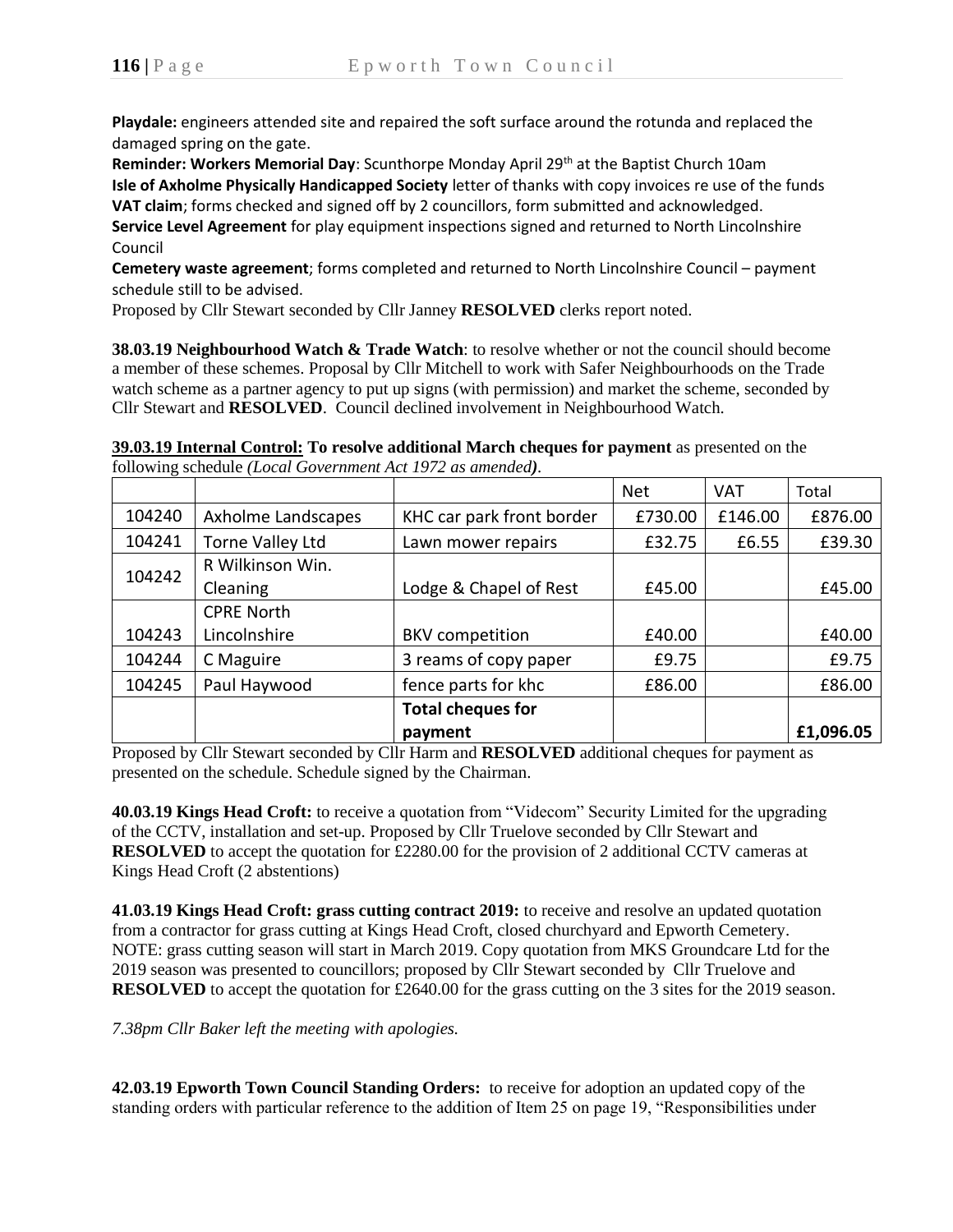Data Protection Legislation" recommended for adoption by the new internal auditor. Proposed by Cllr Truelove seconded by Cllr Wilson and **RESOLVD** adopted.

**43.03.19 The Great British Spring Clean:** to resolve whether or not to take part in the initiative scheduled for March 22nd to April 23rd 2019. Cllr Mitchell to lead and co-ordinate, equipment will be provided by North Lincolnshire Council. Proposed by Cllr Stewart seconded by Cllr Woods and **RESOLVED** that Epworth Town Council sign up to the scheme this year.

**44.03.19 Office expenditure:** to discuss ways to purchase on-line, such things as AVG security and ADOBE system upgrades. Clerk unable to make purchases on-line, unprofessional not to be able to do so. Proposed by Cllr Truelove seconded by Cllr Janney and **RESOLVED** item referred to finance committee

**45.03.19 Personnel Committee expenditure**: to mandate the personnel committee to purchase advertising space (if required) for the Assistant Clerk vacancy. Proposed by Cllr Harm that the committee have the option to pay to advertise (if required) seconded by Cllr Truelove and **RESOLVED** committee exercise their judgement to have devolved power of expenditure to a maximum of £250.00 plus VAT to advertise more widely.

Cllr Stewart against Cllr Wilson abstained.

*Cllr Wilson having declared a prejudicial interest and left the meeting*

**46.03.19 Epworth & District Agricultural Society: Trade Stand Application:** to resolve whether or not to take a trade stand at the show scheduled for August 26th 2019. Proposed by Cllr Stewart seconded by Cllr Harm and **RESOLVED** new council to make the decision.

*Cllr Wilson returned to the meeting*.

**47.03.19 To nominate items for facebook.** Great British Spring Clean; Trade Watch; Link to call handlers advert; Election information.

**48.03.19 Questions to the Chairman:** *(Items of immediate urgency that must be acknowledged before the next meeting and have not been included on the Agenda*)*.* No issues raised.

**49.03.19 To confirm the date and time of the April Meeting of the Council** as Tuesday April 2nd 2019 at 7pm in the Imperial Hall, Epworth.

*50.03.19 In view of the confidential nature of the business concerning members of staff or legal issues about to be transacted, it is advisable and in the public interest that the press and public be temporarily excluded and they are asked to withdraw under the terms of the Public Bodies (Admission to Meetings) Act 1960 and of Standing Orders. THE COUNCIL MAY RESOLVE to exclude members of the press and public for the following agenda item:*

**(a) To receive a copy of the Personnel Committee minutes** from a meeting of Friday March 1st 2019 a copy of which has been previously circulated for approval and signature by the Chairman Proposed by Cllr Janney seconded by Cllr Truelove, **RESOLVED** an accurate record and signed by the Chairman.

## *The clerk left the meeting for this item*

**(d) To update** councillors regarding a complaint received in accordance with the Council's policies and procedures. Cllr Janney informed councillors that the Personnel Committee has full delegated powers under standing orders to deal with and make decisions on behalf of the Council in relation to all personnel matters relating to the Town Clerk - including but not limited to issues relating to capability, disciplinary matters and complaints. Councillors will remember a matter previously drawn to their attention, this has